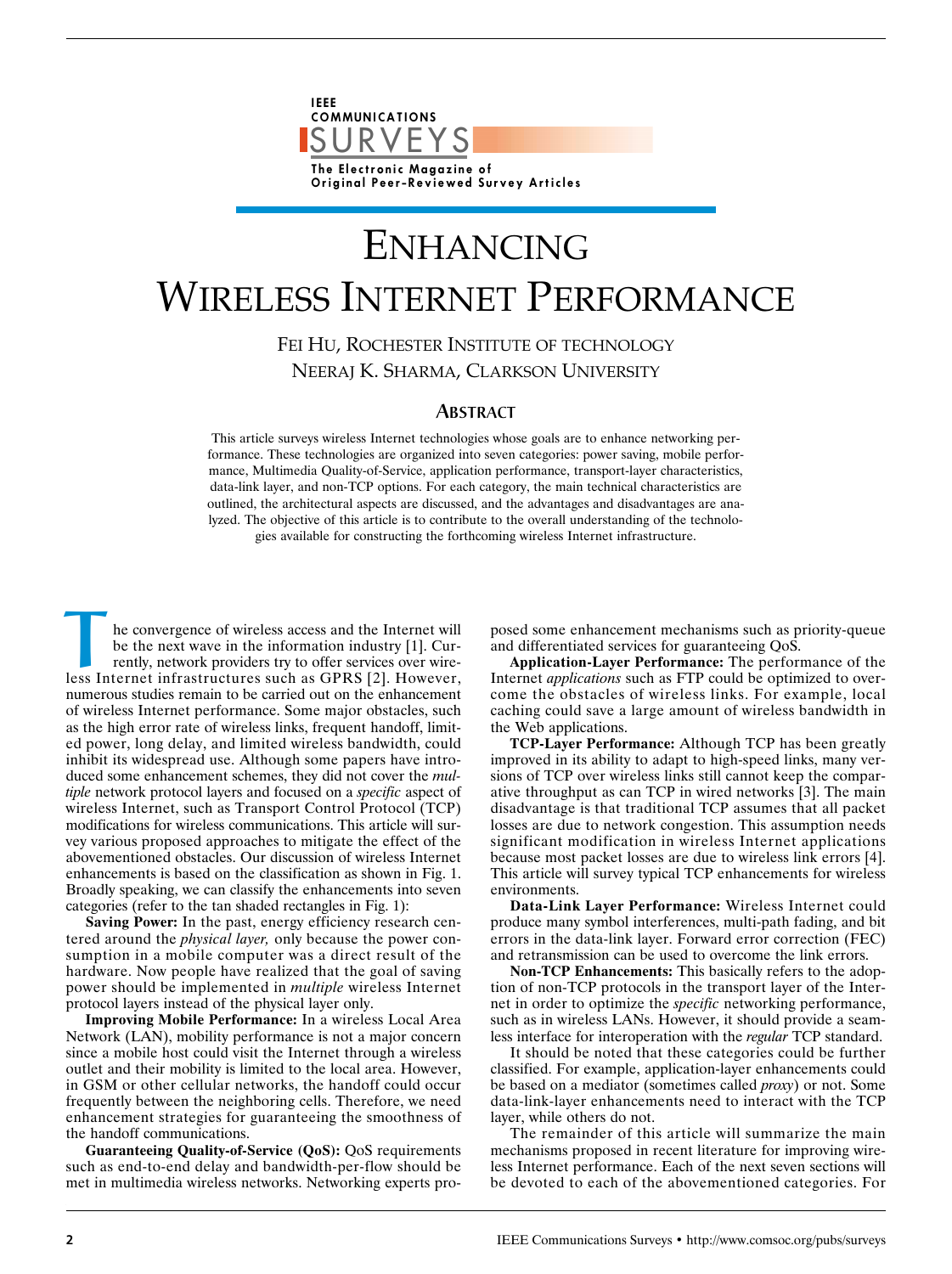

■ **FIGURE 1.** *Classification of wireless Internet enhancements.* 

each category, the main technical characteristics are outlined, the architectural aspects are discussed, and the advantages and disadvantages are analyzed. We later list the proper scenario for each enhancement technology. Finally, the conclusions are draw.

# **APPLICATION-LAYER ENHANCEMENT (ALE)**

In this section we discuss some typical enhancing technologies for adapting Internet applications to the wireless environment. We define each of these techniques individually, and we identify application environments where these techniques have been applied, and comment on the impact they have on performance. Finally, we summarize our findings in a table.

## **TECHNIQUE 1: PROTOCOL REDUCTION**

In the wireless Internet Application Layer, traditional HTTP has inefficiencies such as large connection overhead, redundant transmission capabilities, and verbose protocol setup. To save the limited wireless bandwidth, we can enhance the traditional HTTP through the following two approaches:

- Simplify the protocol headers. HTTP *request headers* contain lists of MIME content-types that can be hundreds of bytes in length. The server and the client could negotiate with each other on the reduction of the HTTP Request Headers.
- Reduce the transmission rounds. If Internet users are requesting the same content as the last request, the cached local information could be used.

## **TECHNIQUE 2: CACHING**

Caching strategy is based on the Least Recently Used (LRU) algorithm and can be adopted on both the client and the server side. The caching objects in wireless environments should be consistent across each browser session and may have a digital signature for security. Caching could efficiently save wireless bandwidth.

New caches have to be reconstructed on the client side or the server side when the handoff occurs across the cell boundary. In [5], a *cache relocation* solution was proposed to enhance the roaming performance of the mobile hosts. Cache relocation assumes the existence of user *profiles* stored in specialized nodes within the user's *home network* (HN). When the mobile host moves into a new sub-network different from its HN, the registered profile database is queried and the relevant information is forwarded to the new sub-network. A path *prediction* algorithm is used to determine which cell the mobile user is likely to move to.

## **TECHNIQUE 3: DYNAMIC URL**

Current Web infrastructure cannot accommodate mobile clients because it transmits the dynamic information *explicitly* through form-based interfaces that require the users' input in the client machine. In other words, it cannot support *automatically* updated documents.

To address this problem, *dynamic uniform resource locators* (D-URLs) are proposed in [6] to allow a single URL to return different documents corresponding to different mobile locations. For example, the following D-URL could be used to return the HTML document that describes the mobile user's current location (Fig. 2): http://own server/places/\$ (Location).html.

In Fig. 2, the actual document URL name is assigned to the D-URL variable [6].

# **TECHNIQUE 4: DIFFERENCING**

The principle of differencing is to take advantage of the fact that different replies from the same program are usually very similar. For example, successive replies from a stock-quote server contain significant redundancy, such as graphic art. The differencing operation is typically implemented by inserting two components into the data path between the client and the server: client side intercept (CSI) and server side intercept (SSI). The SSI performs the differencing operation, the result being a *difference stream*, which represents the difference between the received report and the initially established CGI objects. Then, the *difference stream* is transmitted between CSI and SSI. Differencing techniques are implemented in some applications, such as IBM WebExpress [7].

# **TECHNIQUE 5: SPLIT PROXY**

In the *split proxy* scheme, two peer *mediators* are introduced, i.e., the *agent* on the client side and the *proxy* on the server side. The goal of using *split proxy* is to hide the influences of high-error-rate wireless links from the visible Internet applications. Some enhancing techniques can be adopted on the *tunnel* between those two peer *mediators*. For example, *caching* can be carried out in the proxy *tunnel*. For each cached object, we can define a *lease* as a time period after which the server will assume that the client has terminated the connection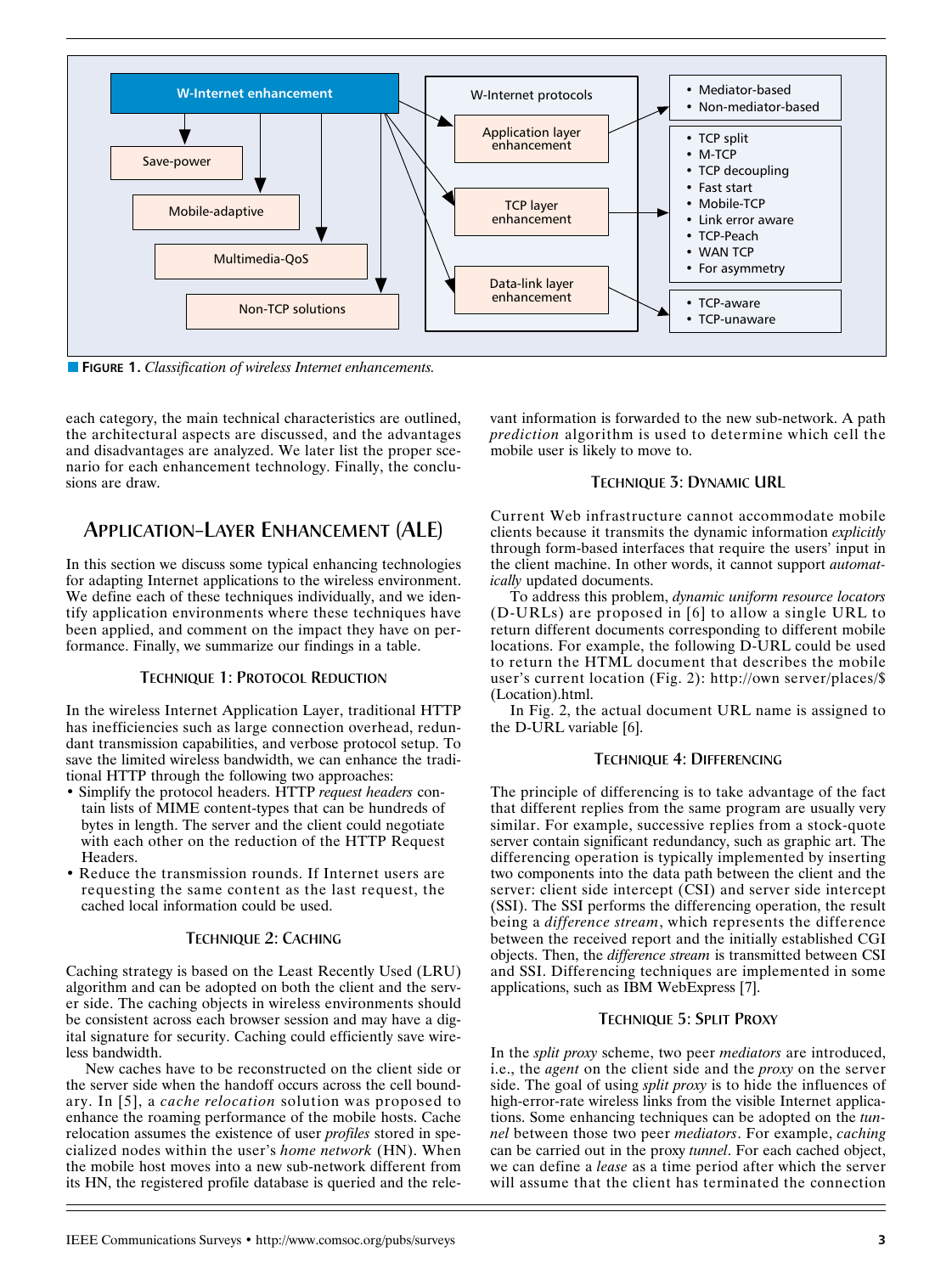unless the client renews the *lease*. The *mediator* keeps the server alive by periodically renewing the leases [8]. In addition, *differencing* and *data compression* can also be performed in this *tunnel* in a transparent way.

# **TECHNIQUE 6: DYNAMIC DOCUMENTS**

*The dynamic documents* scheme adopts a type of program written in the portable Tcl scripting language, which is then transmitted to the browser and interpreted there. The client may apply different *presentation policies* on a per-document basis. For example, if the network bandwidth is not sufficient, the system can delay the fetching of large multimedia resources or just execute the Tcl script in the background. *The dynamic documents* scheme needs help from the *interface processing policies* (IPP) [9]. A typical example of IPP is the processing of fill-out form contents in many wireless applications. This operation can be restricted to the client only instead of relaying the request to the server. Communication with the sever too frequently could largely consume wireless bandwidth.

# **TECHNIQUE 7: PIPELINING**

*Pipelining* means the fetching of several files simultaneously over a single Internet connection. The benefit of adopting *pipelining* is to reduce the transmission latency and to allow the file transfer to take advantage of the available bandwidth. HTTP 1.1 with *pipelining* has been standardized and is now in use. A non-HTTP protocol based on *pipelining* technology was proposed in [10]. A useful extension made in *pipelining* is the ability to resume file transfers when a connection is broken.

## **TECHNIQUE 8: GUI ENHANCEMENT**

Due to the small size of handheld devices, developing interactive graphical user interface (GUI) Web applications for wireless transmission requires thoughtful planning. Here are some good hints for optimizing enterprise-wide HTML applications for small mobile display devices [11]:

- Choose only the most essential contents to display.
- Organize information effectively.
- Try to avoid graphics that need large amounts of transmission bandwidth.

In Table 1 we list the main techniques for enhancing wireless Internet application performance and the corresponding examples.



# **TRANSPORT-LAYER ENHANCEMENT (TLE)**

*Wireless TCP*, which is defined as the TCP version in a network scenario with wireless sections, can present many challenging issues, such as failing to respond to burst errors and entailing wasteful effort of retransmissions [14]. Current mechanisms to enhance *Wireless TCP* performance are based on the modification of the regular TCP algorithm that was originally designed for *wired* links.

# **RECOMMENDATIONS FROM IETF ON ENHANCING TCP PERFORMANCE OVER WIRELESS LINKS**

Recently the Performance Implications of Link Characteristics (PILC) group in IETF suggested some valuable TCP modifications for enhancing the end-to-end performance of wireless links (please refer to RFC 3155 [15] and Internet Draft [16]). The main conclusion from PILC was that avoiding congestion in wireless scenarios has to take precedence over quickly repairing transmission errors, since congestion affects all traffic while transmission loss affects only the specific traffic that encounters errors. Thus, a good TCP scheme for wireless scenarios should decrease the amount of time spent unnecessarily in the congestion avoidance phase.

# **TCP ENHANCEMENT FOR SATELLITE NETWORKS**

The characteristics of satellite channels, such as large latencies, path asymmetries, and occasionally high error rates, provide Satellite TCP operation with a challenging environment [17]. Satellite TCP performance enhancement is required mainly due to two problems:

- The regular TCP version needs a long time (generally more than three seconds) to reach the full recommended window size in satellite links, which can waste satellite bandwidth in the *slow-start phase* of TCP evolution [18]
- The *steady-state* behavior of regular TCP cannot fully utilize the bandwidth provided by T1 satellite channels [19]

*Satellite Transport Protocol (STP)* — The key to Satellite Transport Protocol (STP) [17] is *saving the reverse-satellite-channel bandwidth* to overcome the asymmetry of satellite networks. First, it suggests the use of a "split-TCP" scheme, i.e., the TCP connection is split at the gateway between the satellite network and the Internet. In addition, a new transport protocol is adopted over the satellite portion. The idea of split-TCP could shield high-latency satellite links from Internet applications. Second, STP adopts a different type of data acknowledgement compared to regular TCP: the transmitter periodically requests the receiver to acknowledge only successfully received packets, which is

> different from regular TCP, in which the receiver typically sends an ACK for every received TCP segment. Thus STP could save the reversechannel bandwidth, which is beneficial for overcoming the asymmetry of satellite networks.

> *TCP-Peach* — The key concept of TCP-Peach [20] is Sudden Slow-Start, an enhanced TCP algorithm for fully utilizing the wide satellite channel resource in the forward direction (i.e, from the Internet server to the client). TCP-Peach uses the dummy segments to probe the availability of network resources. The dummy segment does not carry valid data information to the receiver. Besides the traditional TCP algorithms, i.e., Congestion Avoidance and Fast Retransmit, TCP-Peach introduced two new algorithms: Sudden Start (SS) and Rapid Recovery (RR). The basic idea of SS is that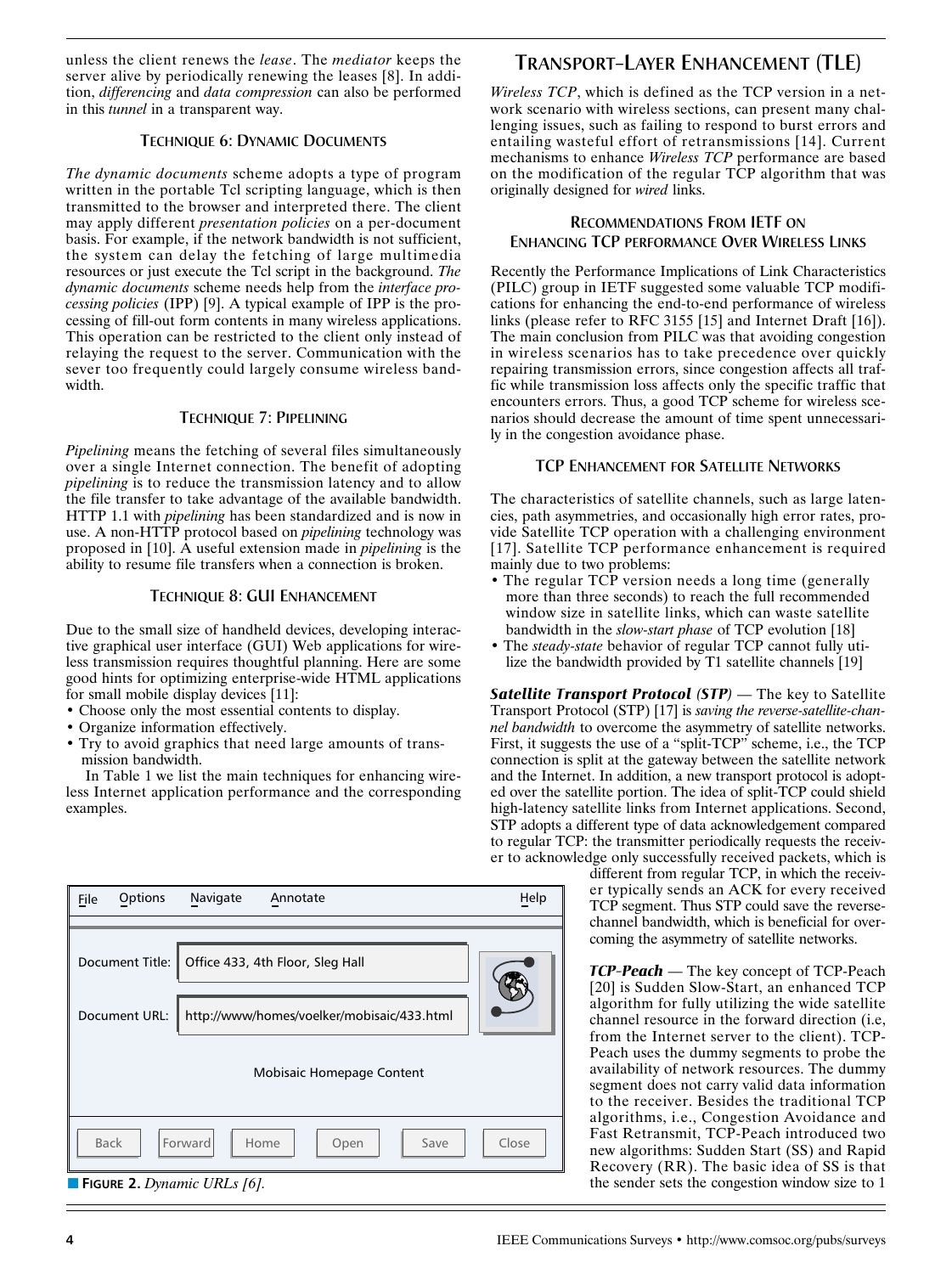| No.            | <b>Technique names</b>   | The advantages they have on enhancing wireless Internet performance                                                        | <b>Application examples</b> |
|----------------|--------------------------|----------------------------------------------------------------------------------------------------------------------------|-----------------------------|
|                | Protocol reduction       | Can save wireless bandwidth since the protocol contents transmitted over the<br>wireless links are decreased.              | $[12]$                      |
| 2              | Caching                  | Increase local browser response speed and save wireless bandwidth.                                                         | [5]                         |
| 3              | <b>Dynamic URLs</b>      | Meet the location-mobility requirements.                                                                                   | [6]                         |
| $\overline{4}$ | <b>Differencing</b>      | Decrease the transmission of requested server contents since only the<br>difference between neighboring contents is sent.  | [7]                         |
| 5              | Split proxy              | Hide the harmful impacts of wireless links such as high-error-rate and limited<br>bandwidth from the visible applications. | $[13]$                      |
| 6              | <b>Dynamic documents</b> | Allow the application of different presentation policies on a per document<br>basis for adapting to mobility requirements. | [9]                         |
|                | Pipelining               | Allow the fetching of several files simultaneously over a single connection and<br>thus save wireless bandwidth.           | $[10]$                      |

■ **Table 1.** *Typical techniques for application-layer enhancements.* 

in the beginning of a connection, but after the first data segment it will suddenly transmit (*MaxWin-1*) segments in one round trip time (*RTT*) [20]. Thus after one RTT, the congestion window size increases much more quickly than the regular TCP Slow-Start algorithm. *RR* is used to replace the Fast Recovery algorithm in the regular TCP version. As shown in Fig. 3, after the detection of a packet loss, the dummy segments can tell the sender the type of loss, i.e., whether it is a congestion loss or a link-error loss. If it is a wireless link-error loss, TCP-Peach will quickly recover its congestion window size to the threshold value, but a regular TCP version, such as TCP-Reno, can only increase one segment per RTT. Thus, TCP-Peach improves the satellite TCP throughput.

*BA-TCP* — The key technique of Bandwidth Aware TCP (BA-TCP) [21] is to guarantee fair bandwidth sharing among several competing connections with round trip times that may differ by more than two orders of magnitude. In BA-TCP, the IPv6 optional fields are used to convey delay and available bandwidth measurements to the TCP receivers in order to compute a proper advertised window size. In BA-TCP, a satellite connection can fairly share a bottleneck link with wired connections.

## **INDIRECT TCP (I-TCP)**

The key concept of Indirect TCP (or I-TCP) is TCP-Split. I-TCP splits an end-to-end TCP connection between a fixed host and a mobile host into two separate connections:

- A wired TCP connection between the fixed host and the mobility support router (MSR) currently serving the mobile host.
- A wireless TCP connection between the MSR and the mobile host [22].

A wireless protocol is built for communicating between the mobile host and the MSR. If the MH switches cell areas during the lifetime of an I-TCP connection, a new MSR will be assigned to become the bridge between the wired connection and the wireless connection. The fixed host (FH) is completely unaware of the indirection and will not change its communication mode even when the MH switches cell areas.

## **M-TCP**

The key technique of M-TCP [23] is to split TCP while guaranteeing the TCP end-to-end semantics. It was proposed to work well in the presence of frequent disconnection events and in low bit rate wireless links subject to dynamically changing bandwidth. When the M-TCP side at the mobile host (MH) is notified that the connection has been lost, it freezes all M-TCP timers (Fig. 4). This essentially ensures that disconnections do not cause the MH's M-TCP to invoke the congestion control algorithm.

# **TCP DECOUPLING**

The key concept of TCP decoupling is to decouple TCP congestion control from TCP error control, and allow them to be performed separately and independently [24]. As shown in Fig. 5, the guaranteed minimum bandwidth (GMB) sender sends data packets to the TCP circuit. At the same time, a control TCP connection is set up to probe for the available bandwidth beyond the allocated GMB. By this decoupling scheme, data packets are transmitted as independent packets from header packets, and the data packet stream does not suffer from TCP's congestion control mechanism that is applied only to the header packets stream.

A big advantage of TCP decoupling is that a corrupted or lost data packet will not trigger the TCP congestion control algorithm, which could reduce the sending rate upon packet corruption. Because the error probability for these tiny header packets is much smaller than that of full-size packets carrying data payload, the probability of mistakenly triggering the TCP congestion control algorithm is significantly reduced. Thus it provides a reliable and high-throughput data transfer over the wireless network links while using TCP congestion control to avoid network congestion.



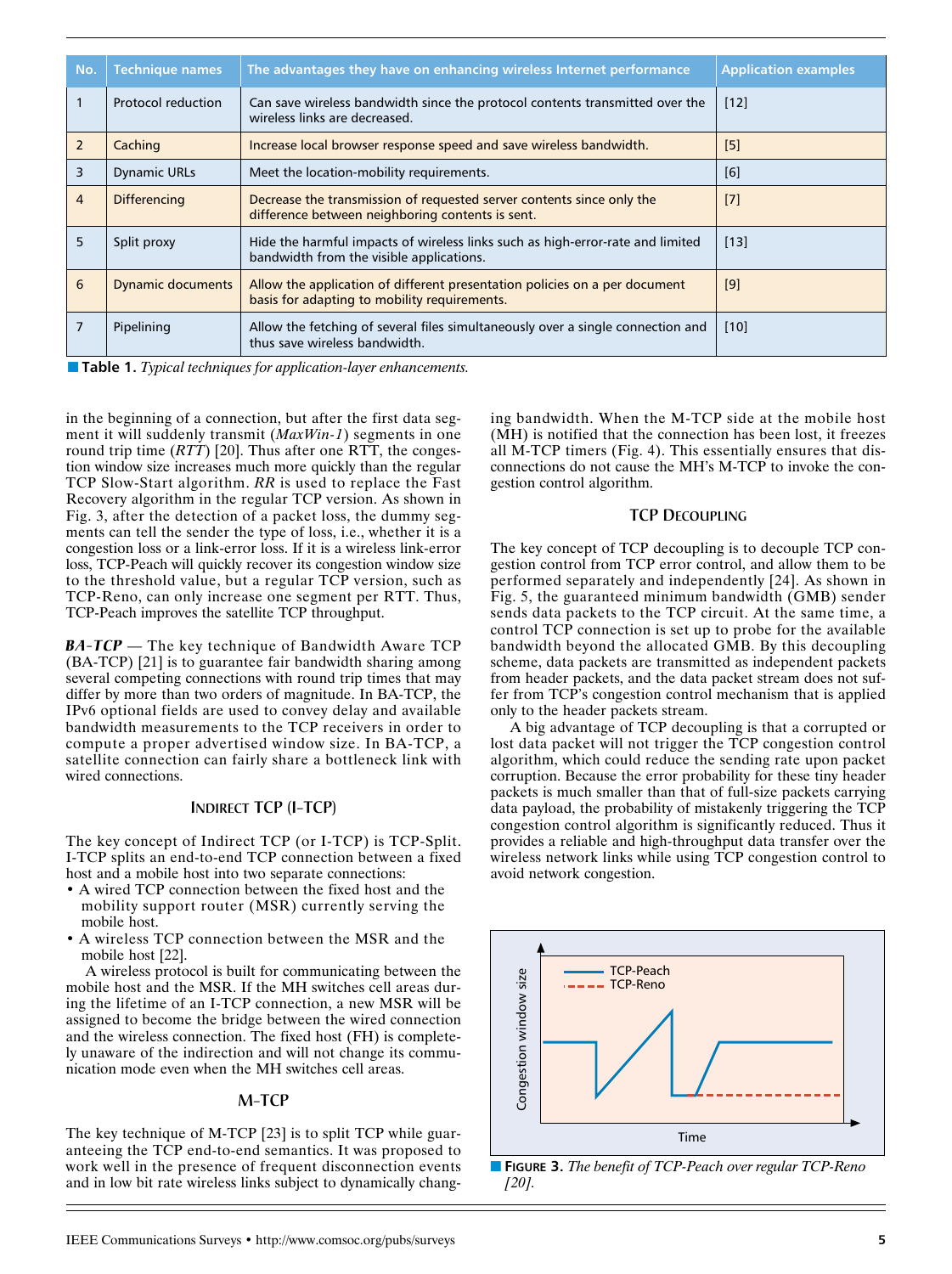

■ **FIGURE 4.** *Architecture of M-TCP [23].*

## **FAST START**

The key technique of Fast Start [25] is to optimize the slowstart behavior of short TCP connections. A wealth of evidence suggests that most TCP connections today are short-sized, usually under 10 kb [26]. This means that the common assumption about TCP evolution, i.e., slow-start phase plus congestion avoidance phase, may not be valid [25]. As shown in Fig. 6, a short TCP connection often cannot enter congestion avoidance phase. It consists of unfinished slow-start<sup>1</sup> sections and a series of timeouts.

The slow-start performance for short TCP connections needs to be improved since regular slow-start behavior starts from window size 1 instead of a larger value  $(>1)$ , which can waste the wireless resource. A typical proposal is stated in [27], called Fast-Start, which uses a double-queue model to derive the optimized initial TCP parameters such as threshold window size (ssthresh) and the starting window size of slowstart phase (cwnd). They deduced that the choice of cwnd is based on the file transfer size and the bandwidth-delay product of the wireless link. A technology called shift enhancement is used in [27] to adapt to the variable bandwidth-delay product of the wireless link. This idea is useful since actual wireless characteristics could vary frequently due to multi-path fading and symbol-interference.

*<sup>1</sup> This basically means that the slow-start phase of short TCP connections could not reach its maximum Window Size, which generally is a threshold value advertised by the receiver.*

#### **LINK ERROR AWARE (LEA)**

The idea of link error aware (LEA) is based on the observation that usually losses in the wired section are due to networking congestion, while losses in the wireless section are related to link errors. LEA can distinguish and handle efficiently these two types of losses, i.e., congestion loss and error loss [28]. In LEA, the base-station is responsible for generating and transmitting a special ICMP (Internet Control Message Protocol) message, called ICMP-DEFER, to the sender, when the first attempt at transmitting the packet on the wireless side is unsuccessful. This policy ensures that, within one round trip time, the TCP sender will receive either an acknowledgment for the packet or an ICMP message. A lack of both indicates a networking congestion loss instead of a wireless link error loss. A LEA scheme can ensure that end-to-end retransmissions do not start while link-layer retransmissions are going on.

#### **WIRELESS WIDE-AREA-NETWORK TCP (WTCP)**

The main goal of Wireless Wide-Area-Network TCP (WTCP) is to address the problem of rate control and reliability over commercial wide-area wireless networks [29]. WTCP performs rate control at the receiver, and uses inter-packet delays as the primary metric for rate control. WTCP uses the average per-packet separation to distinguish networking congestion losses from wireless error losses. This is similar to the approach in [30]. If it is a wireless error loss, the sender will not decrease its sending rate. Because the value of round-triptime is large in the wireless wide area networks and many data transmissions are short-sized, WTCP attempts to compute the appropriate transmission rate for a connection immediately upon startup rather than going through the slow-start phase. Thus, WTCP can save wireless bandwidth.

# **TCP FOR ASYMMETRIC WIRELESS ENVIRONMENTS**

In some wireless networks such as cable modem Internet, a faster downstream (>10Mb/s) and a slower upstream (<56kb/s) typically characterize a bandwidth asymmetry. Other asymmetric wireless cases include:

- Latency asymmetry (such as in satellite networks).
- Media access asymmetry (such as in IEEE 802.11-based wireless LAN).
- Packet error asymmetry (as in some cellular networks, the power from the base station to MH may be much larger than the reverse link, resulting in the uplink and

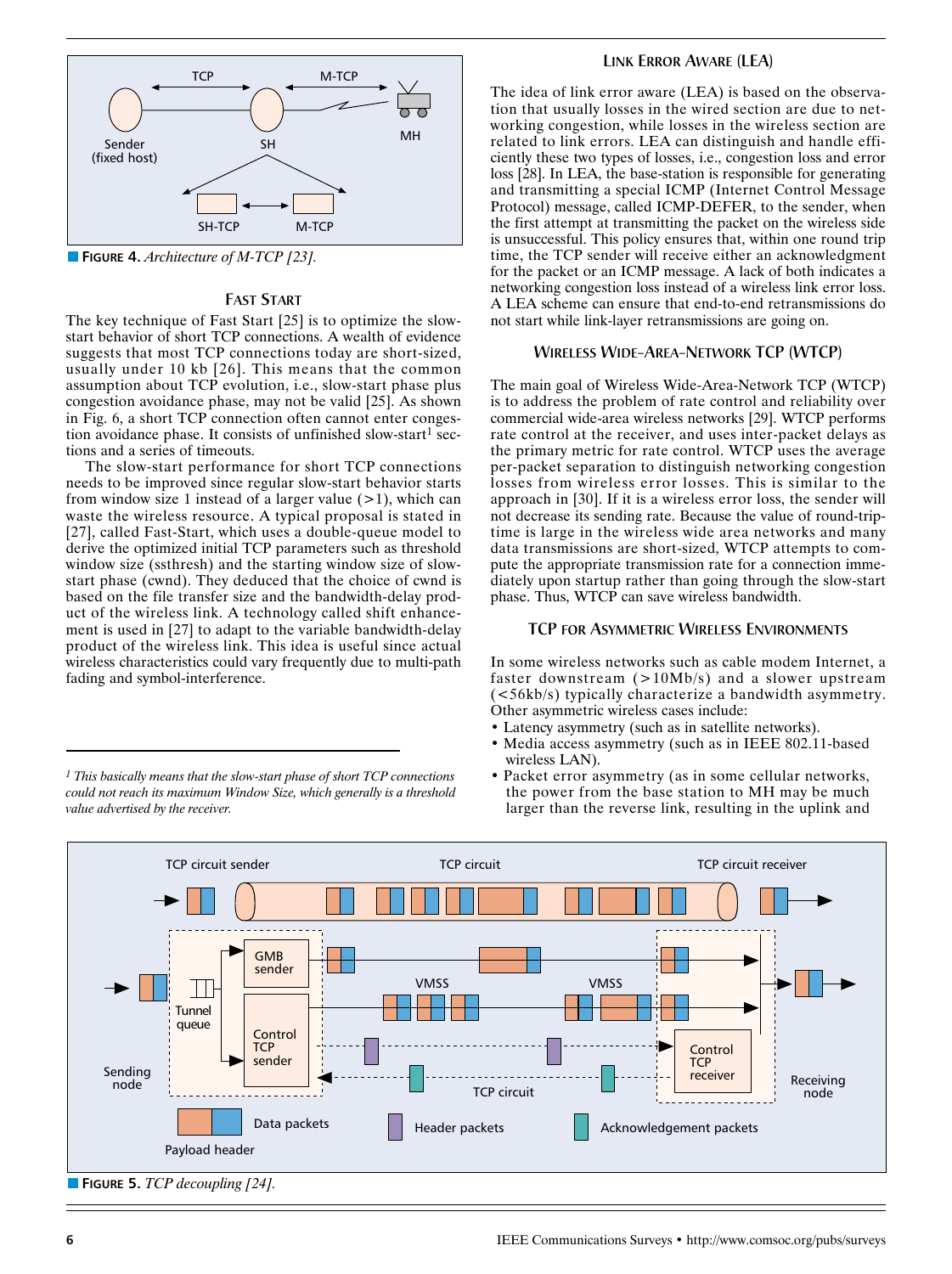

■ **FIGURE 6.** Short TCP *evolution over wireless links.*

downlink channels exhibiting different packet error rates) [31].

Good solutions to mitigate the effect of the asymmetry on TCP performance include TCP/IP header compression, ACK congestion control, ACK filtering [32], ACK prioritization [33], and other methods. Generally, the performance of TCP in the high bandwidth direction can be severely reduced due to the delay of ACK packets in the reverse link.

In order to overcome bandwidth asymmetry, a good solution called ACE (acknowledgment based on cwnd2 estimation) was proposed in [34]. The idea of ACE is to let the number of packets per acknowledgment vary according to the sender's cwnd (congestion window-size). When cwnd is small, the number of packets per acknowledgment will be small. Thus, we can help speed up initial transfer and build up the cwnd. When cwnd is larger, the number of packets per acknowledgment is larger, and thus the number of acknowledgments sent on the narrow bandwidth link is reduced without much impact to the sender.

#### **DELAYED DUPLICATE ACKNOWLEDGMENTS (DDA)**

The key concept of delayed duplicate acknowledgment (DDA) [35] is to inactivate the TCP congestion avoidance algorithm by delaying transmission of duplicate acknowledgments. DDA is an extension of the SNOOP scheme proposed in [36]. However, unlike SNOOP, DDA does not need to look at the TCP headers, which makes DDA efficient for encryption. Like SNOOP, DDA also uses link-level retransmission. But DDA attempts to reduce the interference between TCP-layer retransmissions and link-level retransmissions by delaying the third and subsequent duplicate packets for an interval of *d*. <sup>3</sup> Specifically, when out-oforder packets are received, the TCP receiver responds to the first two consecutive out-of-order packets by sending duplicate packets immediately. By setting the proper value of *d*, DDA can imitate SNOOP in case of wireless error loss.

#### **COMPARISON OF DIFFERENT TLES**

Within the above discussion, we did not mention the performance of different TCP versions such as TCP-SACK, TCP-Reno and TCP-Tahoe because these TCP versions are not designed for enhancing wireless performance. Interested readers may refer to [37], which provides a good analysis of the performance of these TCP versions in wireless LAN.

In Table 2 we compare different wireless TCP proposals from the following nine factors:

- Adopting a proxy to split TCP into two parts: the wired part and the wireless part.
- Maintaining the end-to-end TCP semantics.
- Distinguishing error loss from congestion loss.
- Handling handoff disconnections.
- Optimizing the RTT (round trip time) delay to avoid long-period time-outs.
- Saving wireless bandwidth (e.g., fully utilizing wireless bandwidth through probing).
- Needing an extra type of packets for probing available bandwidth or identifying wireless loss.
- Modifying the existing TCP algorithm.
- Enhancing the performance of short-TCP connections.

Based on Table 2, we can see that only Indirect-TCP does not maintain the end-to-end semantics. Other methods, such as M-TCP, Mobile-TCP, and DDA, can all overcome this drawback, although they also adopt the split-TCP approach. Basically, they achieve this by hiding wireless error loss from the TCP sender and not blocking the regular TCP ACK flows.

Only M-TCP and Mobile-TCP take into consideration the serious effect from frequent handoff disconnections through the relocation of TCP connection information.

Only TCP-Peach and Fast Start consider the improvement of short-TCP performance. Generally, short-TCP may not reach the congestion avoidance phase and stay in the slowstart phase only. TCP-Peach attempts to probe the wireless bandwidth within one RTT, and suddenly adjusts to the maximum window size (called rapid recovery).

In Table 2, modifying regular TCP could include the following approaches:

- Changing initial slow-start window size (such as in Fast Start).
- Adding new phases (such as rapid recovery in TCP-Peach).
- Adopting rate-based flow control instead of windowbased flow control (such as in TCP-decoupling).
- Adding new TCP operations (such as identifying ICMP message in LEA).

It is very useful to differentiate error loss from congestion loss since TCP does not need to decrease its window size when responding to error loss. Table 3 lists some common methods adopted by four wireless TCP schemes to distinguish those two types of losses.

When choosing proper TCP enhancements for practical wireless Internet design, drawbacks of each approach should be considered. We list the disadvantages of some wireless TCP schemes in Table 4.

# **DATA-LINK-LAYER ENHANCEMENT (DLE)**

Unlike TCP approaches, which focus on end-to-end networking behaviors and ignore the details of immediate nodes, datalink layer enhancement attempts to modify each immediate node to hide the wireless errors from the TCP layer. Thus, the sender will trigger its congestion avoidance algorithm under the assumption that each lost packet is due to networking congestion instead of the wireless link error.

The PILC group provides suggestions on adopting performance enhancing proxies (PEPs) to mitigate the link-related degradations (please refer to RFC 3135 [38]). However, it does not advocate the use of PEPs in general cases since PEPs could interfere with the end-to-end usage of the IP mechanism.

#### **TECHNIQUE 1: UTILIZING THE COARSE RTT TIMEOUT**

The key technique used in the Transport Unaware Link Improvement Protocol (TULIP) [39] is utilizing the coarse

*<sup>2</sup> The size of congestion window (number of TCP packets).*

*<sup>3</sup> As we know, when more than three duplicate ACKs are received, the sender will assume that the corresponding packet is lost and will try to retransmit it. DDA attempts to hide this from TCP sender and thus avoids retransmission.*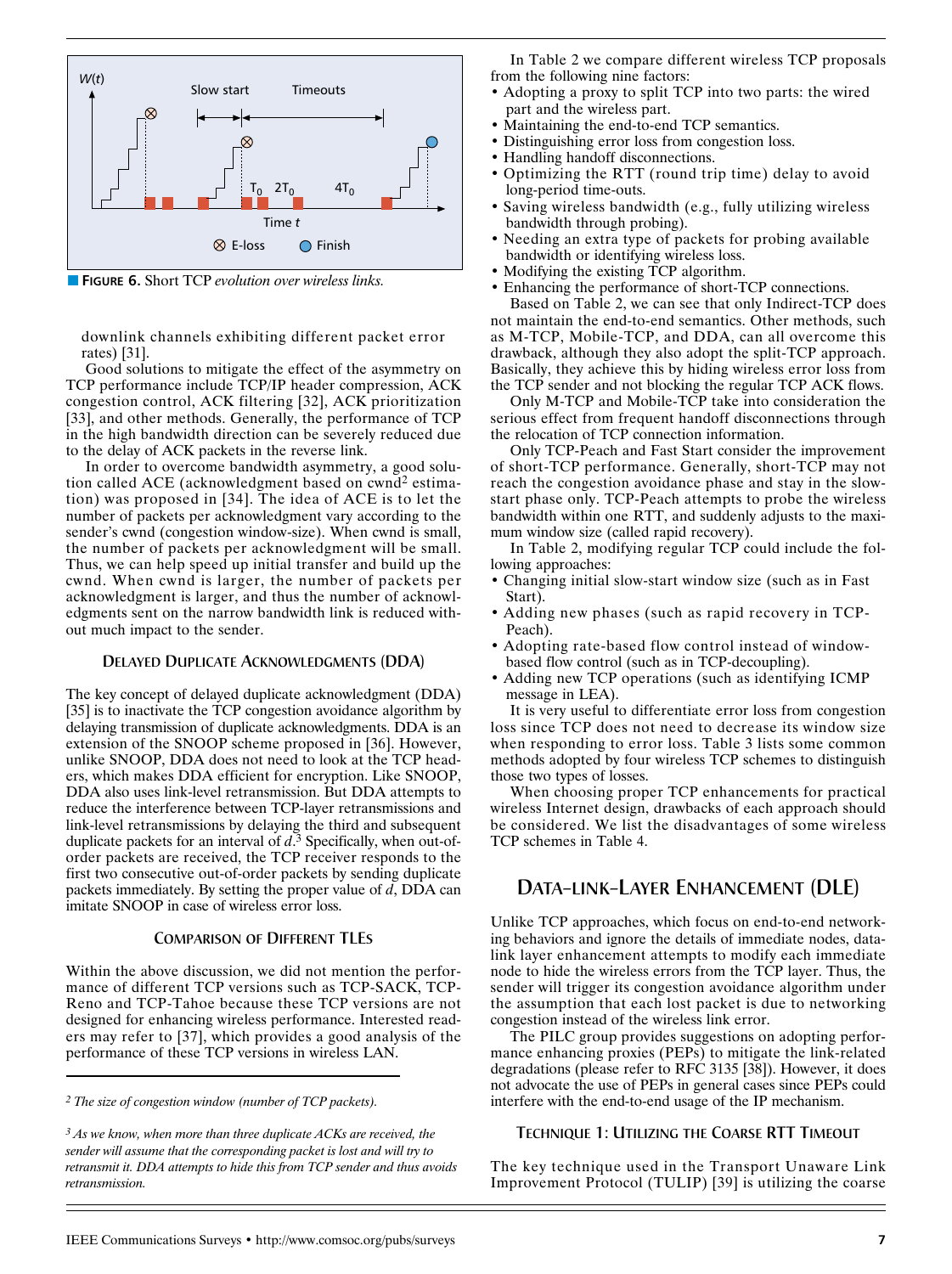| <b>Technology</b><br>features<br><b>Types</b><br>of W-TCP | <b>Split TCP</b><br>(proxy-<br>based) | <b>Maintain</b><br>end-to-end<br>semantics | <b>Distinguish</b><br>two types<br>of loss | <b>Handle</b><br>handoff<br>disconnection | <b>Optimize</b><br><b>RTT</b><br>delay | <b>Save</b><br>wireless<br>bandwidth | <b>Extra</b><br>probing<br>packets<br>sent | <b>Modify</b><br>regular TCP<br>algorithm | <b>Enhance</b><br>short-TCP |
|-----------------------------------------------------------|---------------------------------------|--------------------------------------------|--------------------------------------------|-------------------------------------------|----------------------------------------|--------------------------------------|--------------------------------------------|-------------------------------------------|-----------------------------|
| $I-TCP$                                                   | $\sqrt{ }$                            |                                            |                                            |                                           |                                        |                                      |                                            |                                           |                             |
| M-TCP                                                     | $\sqrt{ }$                            | $\sqrt{}$                                  |                                            | $\sqrt{ }$                                |                                        | $\sqrt{ }$                           |                                            |                                           |                             |
| <b>TCP-Decoupling</b>                                     |                                       | $\sqrt{ }$                                 | V                                          |                                           |                                        |                                      | $\sqrt{ }$                                 | $\sqrt{ }$                                |                             |
| <b>TCP-Peach</b>                                          |                                       | $\sqrt{}$                                  | $\sqrt{ }$                                 |                                           | $\sqrt{ }$                             | $\sqrt{ }$                           | $\sqrt{ }$                                 | $\sqrt{ }$                                | $\sqrt{ }$                  |
| <b>WTCP</b>                                               |                                       | $\sqrt{ }$                                 | $\sqrt{ }$                                 |                                           |                                        | $\sqrt{ }$                           |                                            | $\sqrt{ }$                                |                             |
| <b>Fast-Start</b>                                         |                                       | $\sqrt{ }$                                 |                                            |                                           |                                        | $\sqrt{ }$                           |                                            | $\sqrt{ }$                                | $\sqrt{ }$                  |
| <b>LEA</b>                                                |                                       | $\sqrt{ }$                                 | $\sqrt{ }$                                 |                                           |                                        |                                      | $\sqrt{ }$                                 | $\sqrt{ }$                                |                             |
| Mobile-TCP [70]                                           | $\sqrt{}$                             | $\sqrt{}$                                  |                                            | $\sqrt{ }$                                |                                        | $\sqrt{ }$                           |                                            |                                           |                             |
| <b>DDA</b>                                                | $\sqrt{ }$                            | $\sqrt{ }$                                 |                                            |                                           | $\sqrt{ }$                             | $\sqrt{ }$                           |                                            |                                           |                             |

■ **Table 2.** *Techniques adopted in different wireless-TCP proposals.* 

RTT timeout. Some papers such as [40] conclude that introducing reliability at the data-link layer introduces unnecessary and redundant retransmissions because of the competing retransmission strategies between the transport layer and the data-link layer. However, TULIP disagrees with this opinion. When wireless error loss occurs, TULIP carries out necessary retransmission in the data-link layer within the long timeout period whose value can be calculated by the TCP algorithm (usually multiple times of 500ms).

# **TECHNIQUE 2: USING FEC TO REDUCE WIRELESS ERROR LOSS**

This technique in effect decreases the wireless error rate in the data-link layer by using forward error correction (FEC). Because each erroneous packet will be discarded by the receiver and considered a loss that will trigger the TCP congestion avoidance algorithm, this technique could efficiently overcome packet errors and avoid the activation of the TCP congestion avoidance algorithm.

A typical example that uses this technique is AIRMAIL (Asymmetric Reliable Mobile Access In Link-layer) [41], which is an asymmetric link-layer protocol for reducing the processing load at the mobile host that has limited power compared to the base station, and establishes the reliability by a combination of automatic repeat request (ARQ) and FEC. The key ideas of AIRMAIL include:

- Placing most intelligence in the base station side instead of placing it evenly on both base station and mobile hosts. This can result in as much as a one-third reduction of compiled code.
- Requiring the mobile terminal to combine several ACKs into a single ACK to conserve power.
- Modifying regular FEC to incorporate three levels of channel coding and combing the FEC and link-layer retransmission to obtain better performance in terms of the end-to-end throughput and latency.

# **TECHNIQUE 3: INVOKING MULTIPLE FLOWS FOR EACH TCP CONNECTION**

This technique of invoking multiple flows for each TCP connection is adopted in the multi-service link layer (MSLL) scheme that can provide multiple simultaneous services at the link layer [42]. In the MSLL scheme, an internal packet classifier dis-

tributes incoming packets to appropriate services. The allocation measurement tracts the fraction of data allocated to each service by the classifier. A self-clocked fair queueing (SCFQ) scheduler strictly enforces the desired bandwidth allocation. The goal of the link-layer scheduler is not the provision of end-to-end QoS but the preservation of higher layer scheduling decisions. The scheduler decides which packet to send next based on the measured bandwidth allocations, labels it with a service number, and hands it to the MAC layer for transmission.

# **TECHNIQUE 4: LINK SHAPING**

The key idea of link shaping [43] is to use a suitable link-layer error recovery mechanism to hide the fluctuations of the wireless medium from the TCP layer. TCP throughput can deteriorate significantly if the loss rate is above a threshold that scales as the inverse square of the bandwidth-delay product [43]. Link shaping can control the wireless link loss below a threshold, and thus prevent the degradation of TCP throughput. Link shaping suggests that each TCP packet that enters the buffer in the wired/wireless interface is ultimately delivered to the destination of the wireless link without invoking TCP error-recovery mechanism, and the only losses seen by TCP are those due to buffer overflow at the wireless link. Given the packet-loss model in [43], link shaping chooses a proper size of the buffer (B) at the wired-cum-wireless interface so that the buffer overflow probability is less than a warning threshold.

| <b>Type</b>                                                 | <b>Method to distinguish the e-loss from</b><br>congestion loss            |  |
|-------------------------------------------------------------|----------------------------------------------------------------------------|--|
| <b>TCP-Decoupling</b>                                       | Sending TCP-header packets in the TCP circuit<br>besides TCP-data packets. |  |
| <b>TCP-Peach</b>                                            | Transmitting dummy packets besides regular<br>TCP packets.                 |  |
| <b>WTCP</b>                                                 | Measuring the inter-packet interval in the<br>receiver.                    |  |
| <b>LEA</b>                                                  | An ICMP-DEFER message is sent back to the<br>sender.                       |  |
| <b>Table 3.</b> How some wireless-TCP proposals distinguish |                                                                            |  |

■ **Table 3.** *How some wireless-TCP proposals distinguish between congestion loss and wireless error loss.*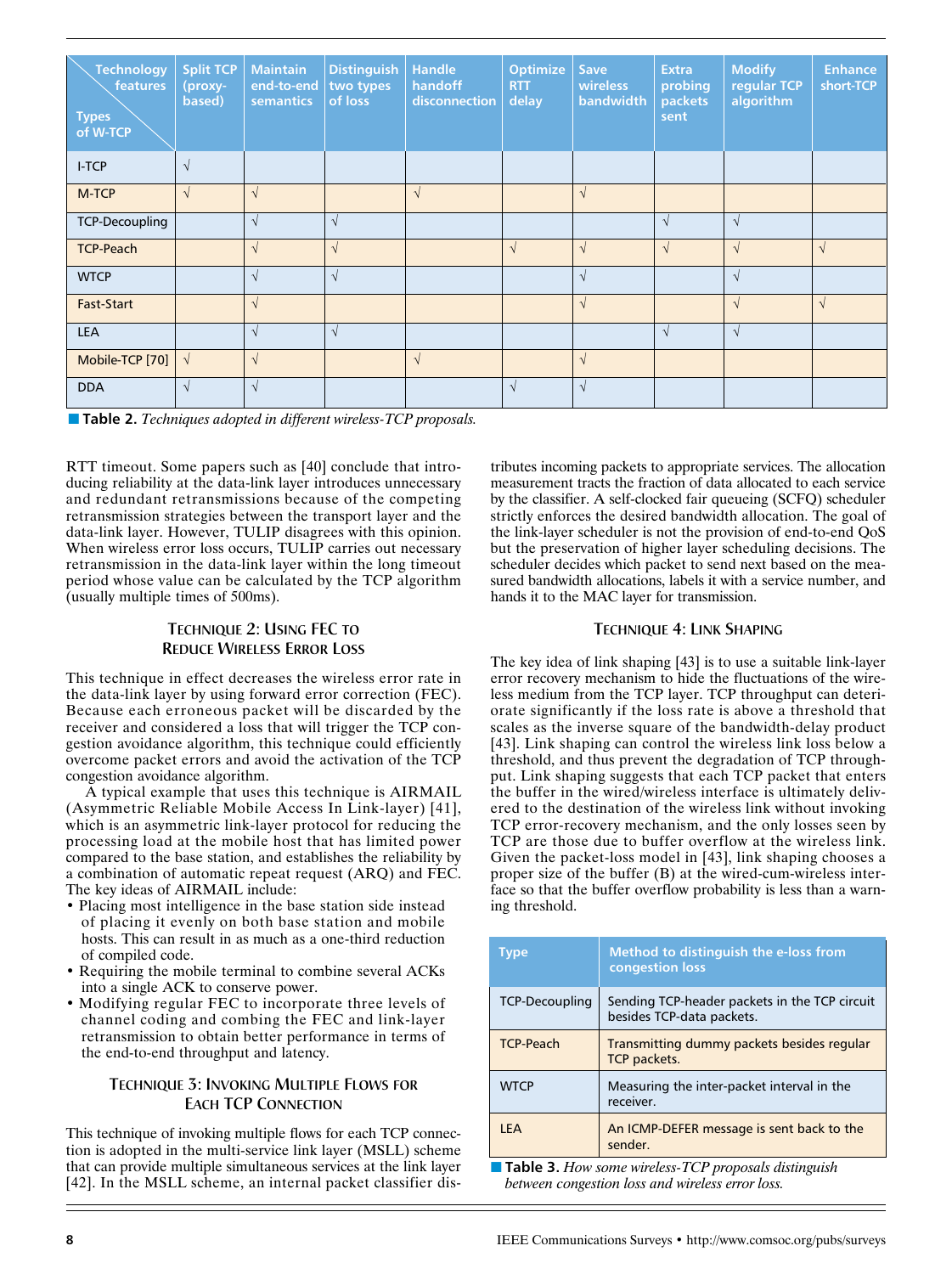| <b>Name</b>           | <b>Disadvantages</b>                                                                                                                                                                                                                                                                                                                                        |
|-----------------------|-------------------------------------------------------------------------------------------------------------------------------------------------------------------------------------------------------------------------------------------------------------------------------------------------------------------------------------------------------------|
| I-TCP                 | • Cannot maintain end-to-end semantics; not applicable for encrypted traffic.<br>• Large processing overhead in base station (BS), which can cause resource shortage in the case of many parallel TCP<br>connections established between mobile hosts and BS at a time.<br>. Not applicable for asymmetric networks where ACK flows back in different path. |
| M-TCP                 | . Need large buffer size and high-speed processors in BS because BS should maintain all state information for each<br>TCP connection.<br>. Need re-packetization at the TCP sender.                                                                                                                                                                         |
| <b>TCP-Decoupling</b> | • Need large modification to current TCP due to the introduction of "circuit."<br>• Could cause extra network load due to the transmission of TCP-header packets.<br>• High implementation cost.                                                                                                                                                            |
| <b>LEA</b>            | . BS should send back special message to the sender, which requires the modification to the sender's TCP algorithm.                                                                                                                                                                                                                                         |
| <b>WTCP</b>           | • It adopts rate-based flow control rather than window-based flow control, thus applicable only to specific<br>environments such as wide-area network, and not compatible with regular Internet.<br>. Need to measure the inter-packet interval in the receiver and the sender, which needs further intelligence in MH.                                     |
| <b>TCP-Peach</b>      | • May not be applicable to non-satellite links where propagation delay is not long enough for probing network<br>bandwidth.<br>. May cause extra overhead due to transmission of extra probing packets.<br>• Need large modifications to regular TCP due to the introduction of two new phases: sudden start and rapid recovery.                            |
| Fast-Start            | • Usable only if a recent value of the congestion window for the same path is available at the sender, which may not<br>be practical in some cases.<br>• Hard to determine the initial slow-start window size.                                                                                                                                              |

■ **Table 4.** *Drawbacks of some Wireless-TCP proposals.* 

#### **SUMMARY OF DATA-LINK-LAYER ENHANCEMENTS**

Based on the above discussions of data-link-layer enhancements, the following factors should be considered for the practical choice of a proper technique:

- For current wireless Internet that uses coarse timeouts (generally 500ms), through proper retransmissions of lost packets in the wireless hop (between base station and mobile host), data-link-layer enhancements can avoid the frequent trigger of TCP congestion control due to error loss.
- The choice of the buffer size value in the wired-cumwireless interface is crucial since the buffer needs to deal with the wireless channel's time variations, i.e., the variations of the bandwidth-delay product.
- The combination of FEC and auto retransmission quest (ARQ) could be adopted in the wireless hop. FEC facilitates the correction of packets with errors before they are delivered to the TCP layer. ARQ can utilize the remaining wireless bandwidth to carry out retransmission. However, the retransmissions should not interfere with the delaysensitive traffic types such as CBR (constant bit rate).<sup>4</sup>
- Data-link-layer enhancements can carry out error handling and dispatch differentiated-served frames through priority-based queues.

# **MOBILE PERFORMANCE ENHANCEMENT (MPE)**

Before discussing enhancement techniques for mobility performance, we need to point out that there are major differences between wireless access and mobility [44]. Wireless access does not mean that mobility should be supported. For example, a fixedlocation user might use a wireless interface via a LAN to visit the Internet while sitting in his office. On the other hand, mobile users do not necessarily use wireless interfaces. For instance, a mobile user can simply connect to a fixed network using a wired interface as he moves to a new place. In wireless Internet, mobility performance enhancement is often an important factor.

In many cases people attempt to modify existing Internet protocols to improve mobility performance. Most modifications are based on the concept of Mobile IP [45]. However, mobile performance enhancement (MPE) need not be implemented in the IP layer only. That is, there is a need to implement it in multiple protocol layers to complement each other. This section will introduce several typical MPEs that exhibit good mobility performance in wireless Internet.

# **DYNAMIC HOST CONFIGURATION (DHC) FROM MICROSOFT RESEARCH**

The goal of dynamic host configuration (DHC), which has recently been implemented in the Microsoft wireless Internet called the CHOICE network [46], is to make the mobile host auto-configurable when it moves between cell areas instead of relying on the base station's location management. The crucial protocol that enables the features of the CHOICE network is the Protocol for Authorization and Negotiation of Services (PANS) [47], which supports the global authentication of mobile users and device auto-configuration. DHC addresses the mobility problems by configuring the mobile host to migrate between public and private networks, while regular Mobile IP is primarily concerned with locating the mobile host and re-routing packets to the mobile host's current destination.

## **ENHANCED MOBILE IP (EMIP)**

Enhanced Mobile IP (EMIP) [48] is the extension of Mobile IP. EMIP performs routing-enhancement in an attempt to implement seamless handoff.5 Compared to Mobile Ipv6,

*<sup>5</sup> The handoff is specified as seamless when the MH does not notice any disruption in the quality of the received application data stream, i.e., the mobile IP duration and the IP packet loss during handoff are minimized.*

*<sup>4</sup> CBR has the top priority and should be transmitted whenever bandwidth is available. When there is bandwidth left, ARQ could be performed for retransmitting the packets with error. However, ARQ cannot use the bandwidth that is reserved for CBR traffic such as continuous voice.*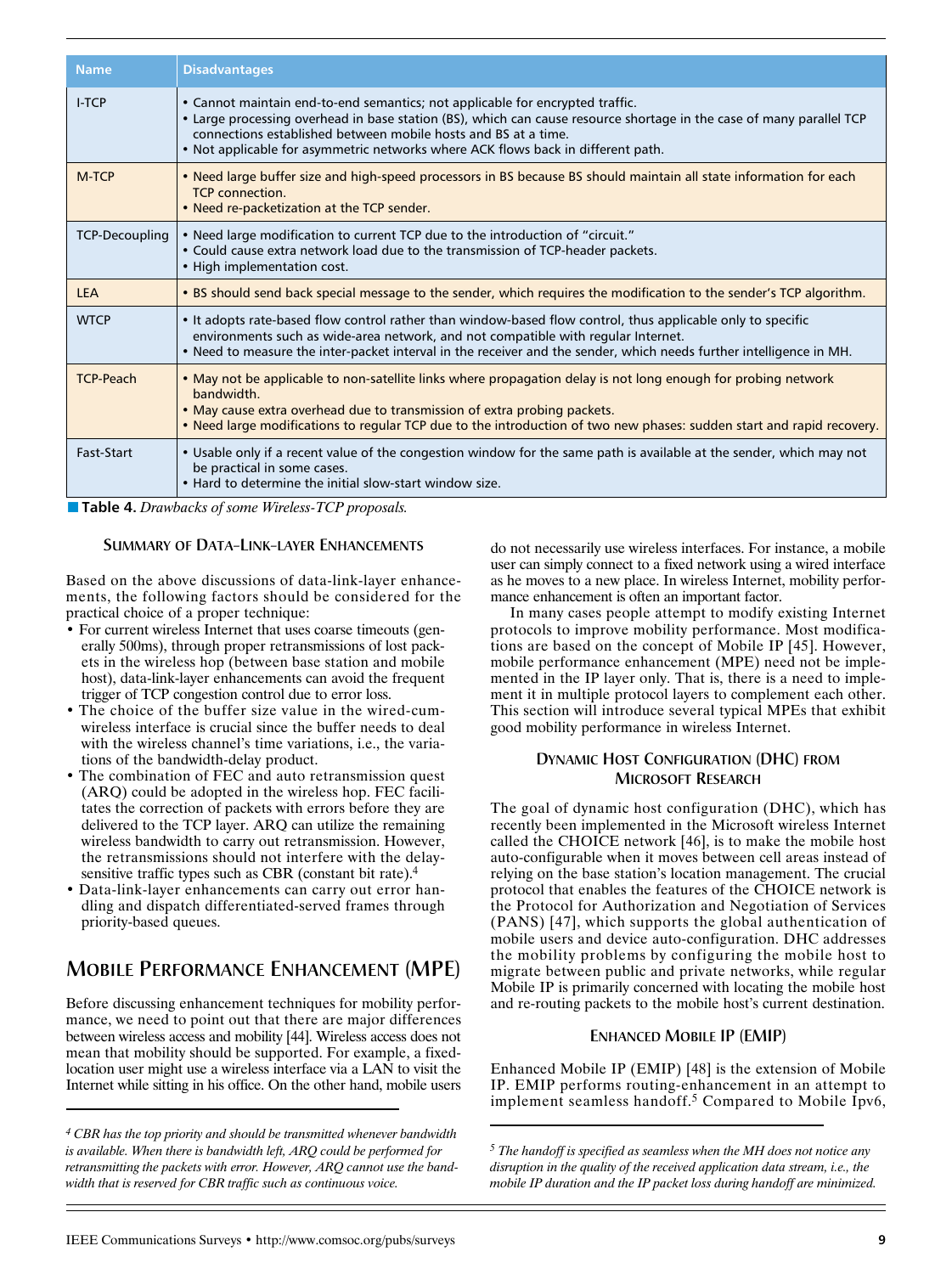

■ **FIGURE 7.** *Routing scheme in fast-routing [52].*

EMIP can be performed faster, and can reduce the number of packets that are lost during the handoff. EMIP is more efficient than Mobile Ipv6 since it does not require any additional network bandwidth during the handoff.

# **FREEZE-TCP (F-TCP)**

The key concept of Freeze-TCP (F-TCP) is to change the TCP algorithm in the mobile host so that the base station can be prevented from sending packets during handoff. We outline the F-TCP scheme here because the main goal of F-TCP is to overcome the handoff disconnection instead of wireless link errors.

The idea of F-TCP is to move the onus of signaling an impending disconnection to the mobile host side instead of the base station side [49], because a mobile host can easily monitor signal strengths and detect an impending handoff, and even predict a temporary disconnection. If a handoff occurs, the mobile host advertises a zero window size to force the sender into frozen mode and to prevent it from dropping its congestion window size. This "cheating" behavior is implemented based on one of TCP's characteristics, i.e., the sender will not change its window size if one of the zero window probes is lost.

# **CELLULAR IP (CIP)**

The key goal of Cellular IP is to implement global mobility. Cellular IP is a new approach to support local mobility, and it can also inter-work with Mobile IP to provide wide-area mobility support [50]. Two crucial components of CIP are:

- **Paging caches**, which maintain a distributed cache for location management and can quickly pinpoint idle mobile hosts that wish to engage in active communications. Paging caches can accommodate a large number of mobile hosts without overloading the location-management system.
- **Routing caches**, which maintain the positions of active mobile hosts in the service area and dynamically refresh the routing state in response to the handoff of active mobile hosts.

## **MOBILE APPLICATION SUPPORT ENVIRONMENT (MASE)**

Mobile Application Support Environment (MASE) [51] is implemented in the mobile host as well as in the mobility gateway that is a node between the mobile host and the fixed

host. MASE attempts to make the mobile operations transparent by masking the link outages and disconnections due to handoff from the applications. The key component of MASE is the communication manager. The session manager embedded in the communication manager could perform typical session-management functions such as initiating, maintaining, terminating, and recovery of TCP connections.

# **FAST-ROUTING (FR)**

The key concept of Fast-Routing (FR) [52] is routing domain, which is defined as follows:

- All route changes within the routing domain are accomplished with the help of route table changes.
- All route changes between the routing domains are accomplished by Mobile IP.

A routing-domain can be any management-specified domain. In Fig. 7, subnet A and subnet B can form a routing-domain, while subnet C forms another routing domain. A mobile host has a home agent (HA) that is in the same subnet as the sender. The foreign agent (FA) acts as a gateway to a particular routing domain. Two routers in Fig. 7, i.e., R1 and R2, are FAs. The left section of Fig. 7 shows that the mobile host is in the vicinity of subnet A. Routing from HA to the FA (i.e., R1) is carried out through Mobile IP. All mobility within subnets A and B is taken care of by local route changes. When the MH moves into the region of subnet C (another routingdomain), the HA will choose R2 as the FA.

We can see that the routing domain is a useful idea since local mobility can be achieved by changing the local routing table when a mobile host does not move out of the same routing domain. This local routing change can be fast since no global routing change is involved.

# **FAST-RETRANSMIT**

The key concept of Fast Retransmit [53] is to make the base station avoid going through the state of time-out during handoff disconnection since time-out can greatly sacrifice TCP throughput. During the long period of a handoff process, a whole window worth of data may be lost. As shown in the left side of Fig. 8, ACKs cannot be received by the sender after the handoff is complete. Thus, the sender will time-out and retransmit the lost packets. During the retransmission of lost packets, another time-out could occur if handoff is still not complete.

Fast Retransmit suggests that the mobile host can immedi-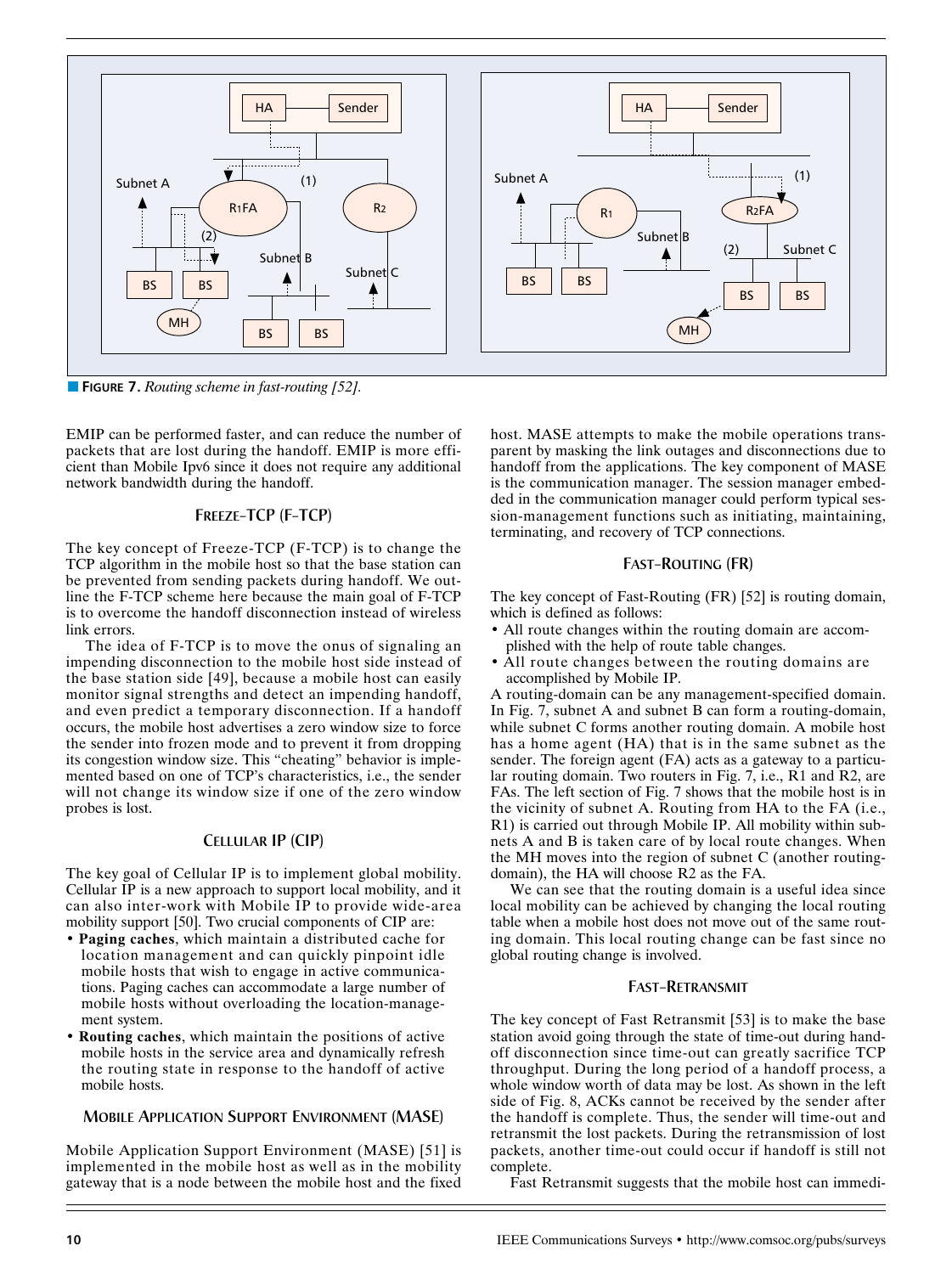

■ **FIGURE 8.** *(Left) Handoff problem; (Right) Using Fast Retransmit [53].*

ately send back three duplicate ACKs to the sender when it finishes a handoff (right side of Fig. 8). This will trigger the sender to enter fast retransmit instead of waiting for the occurrence of a time-out. Thus, TCP throughput can be improved during handoff disconnection since the time-out event is avoided.

# **MULTIMEDIA-QOS ENHANCEMENT**

This century will see more and more multimedia applications in wireless environments [54]. The most important issue for wireless multimedia communications is to maintain mobile-QoS requirements, such as handoff delay, disconnection loss rate, and desired bandwidth [55]. The main policies of multimedia-QoS enhancement include intelligent resource ReSer-Vation Protocol (RSVP), adaptive resource management, and Class-Based Queuing (CBQ).

Recently, the Next Steps In Signaling (NSIS) working group discussed the requirements for QoS signaling protocols in an Internet Draft [56]. One important point from NSIS is that, in wireless environments, it is essential to define interoperability between multimedia traffic, mobile behavior, and QoS management [56].

# **DISTRIBUTED FAIR SCHEDULING (DFS) SCHEME FROM MICROSOFT RESEARCH**

The Microsoft Communications Projects Research Group proposed the concept of Distributed Fair Scheduling (DFS) to allocate wireless resources in proportion to the priorities of the packet flows sharing the wireless channels [57]. DFS happens in the media access control (MAC) layer of wireless networks. A key technique adopted by DFS is the Exponential Mapping Scheme, which calculates the value of the backoff interval6 based on an exponential function instead of a simple linear function that is currently adopted by the IEEE 802.11 standard [57]. DFS overcomes the shortcomings of the IEEE 802.11 standard that could not perform fair resource allocation among different multimedia flows on short time scales.

# **MODIFIED RSVP**

The key idea of Modified RSVP is to modify the regular RSVP to adapt to the wireless multi-user sharing environment. Regular RSVP is a signaling mechanism for carrying the QoS parameters from the sender to the receiver, and also for making reservations along the communication path.

Because the wireless link is shared among multiple mobile hosts in uplink and downlink directions, it is necessary to adopt a link-sharing mechanism such as Class-Based Queuing (CBQ) that can meet the QoS requirements of the mobile hosts. Modified RSVP is thus based on the combination of regular RSVP and the CBQ scheme [52].

#### **MOBIWEB**

The key idea of MobiWeb is to adopt a proxy-based architecture to enhance multimedia performance [58]. It includes a priority scheme that preserves media smoothness despite short-term fluctuations of the wireless link, as well as an adaptation mechanism applied to streams to respond to long-term link changes and handoffs.

The adaptation mechanism works as follows: MobiWeb adopts a set of timers to increase the utilization of the resources when the resources are abundant, but forces enhanced streams to back off to more moderate resource usage when resources are scare.

The priority scheme consists of two aspects:

- An admission control scheme is used to reserve resources for each stream in order to guarantee at least the minimum acceptable level of quality in the stream's performance.
- A dynamic prioritization scheme is used to protect the higher-priority streams from losing their shares of resources to streams with lower priority.

## **IP-QOS**

The key idea of IP-QoS is to integrate the existing QoS approaches, such as RSVP over IP layer, with the protocols supporting mobility [59]. It optimizes the existing differentiated services architecture standard based on three levels of protocol implementations:

• Session Layer Negotiation. The QoS-aware applications are able to specify their own traffic and QoS requirements, and a QoS API is then used to map the application service profile to an understandable form for the underlying resource manager (RM).

*<sup>6</sup> In Wireless MAC layer, when two mobile hosts want to send their packet simultaneously, a collision will occur. To avoid the collision, the senders will wait for a Backoff Interval whose value is uniformly distributed over a range.*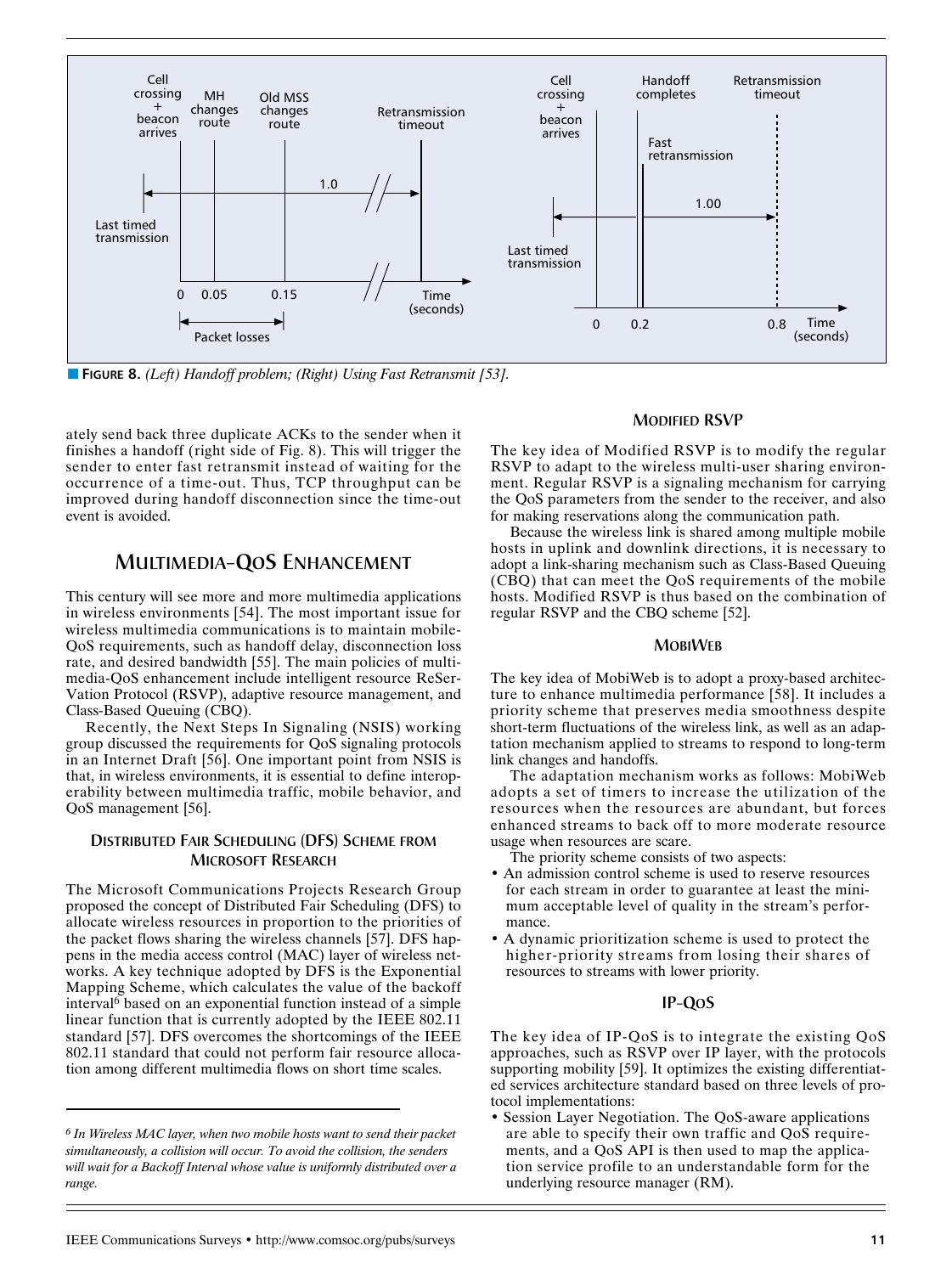| Layer                    | <b>Efficient schemes on power-saving</b>                                                                                                                                                                                                                                                       |
|--------------------------|------------------------------------------------------------------------------------------------------------------------------------------------------------------------------------------------------------------------------------------------------------------------------------------------|
| <b>Application layer</b> | Some APIs, such as the Advanced Power Interface invented by Intel Corporation, could help software developers<br>create programs that are more power-conserving.                                                                                                                               |
| <b>Transport layer</b>   | Some studies demonstrate that error correlation could significantly affect the energy performance of TCP. The TCP<br>congestion control algorithm could actually allow for greater energy savings by backing off and waiting during error<br>bursts $[64]$ .                                   |
| Network layer            | We should not use shortest-delay or shortest-hop as the only metric for routing efficiency. Energy consumed per<br>packet is an important metric, since many studies show that the usage of power-aware metrics can result in no extra<br>delay over the traditional shortest-hop metric [64]. |
| <b>MAC</b> layer         | Efficient mechanisms in the MAC layer include: 1) turning off the transceiver whenever the node determines that it<br>will not receive data for a period of time; and 2) allocating contiguous slots for transmission or reception to reduce<br>turn-around that could consume power.          |
| Data-link layer          | There should be a careful trade-off between 1) the retransmission of packets when responding to loss and 2) the<br>power consumption resulting from data transmission.                                                                                                                         |
| <b>Physical layer</b>    | Low-power design focuses on the hardware techniques such as a CPU with variable clock speed and flash memory.<br>Efficient encoding/decoding in the physical layer is also important for power-conservation.                                                                                   |

■ **Table 5.** *Efficienct schemes for saving power in protocol layers of W-Internet.* 

- End-to-End QoS Resource Reservation. RM performs the resource allocation and admission control for the core network.
- Local Inquiry. It is used for local resource inquiry and can communicate with the global network RM.

## **SELECTIVE PACKET PRIORITIZATION (SPP)**

The main goal of Selective Packet Prioritization (SPP) [60] is to enhance the performance of Wireless Voice IP (VoIP) service, which is a typical wireless multimedia application and is gaining great attention today. The SPP architecture assumes a hot-spot network scenario, such as an IEEE 802.11 wireless LAN where the interface above the MAC layer is indistinguishable from the IP interface on a fixed network.

SPP attempts to develop a QoS-support scheme that selectively marks the packets to a higher network priority at the sender based on the properties of the speech signal. Differentiated services packet priorities are mapped to the QoS control mechanism of the lower protocol layers. Thus, prioritized packets are protected against other flows using the shared medium and also against channel errors.

# **ALTERNATIVE NON-TCP ENHANCEMENTS**

For specific wireless scenarios, such as last-hop-wireless or some high-speed campus wireless LAN, more efficient wireless protocol suites may be used to optimize the local wireless performance.

A typical example is Wireless Application Protocol (WAP), which defines an industry-wide specification for wireless networks [61]. A key aspect of WAP is that all connections between MH and FH will pass through a proxy, i.e., WAP gateway. Thus, WAP is a split-connection proposal.

If the last hop is a wireless link, another efficient non-TCP protocol, called Mobile-End Transport Protocol (METP), replaces TCP/IP in wireless Internet by a simpler protocol with smaller headers [62].

SWAN (Seamless Wireless ATM Network) [63] is one of the earliest systems to realize the concept of the mobile ATM network. It uses room-sized pico cells and mobile multimedia end-points.

# **POWER-CONSUMPTION ENHANCEMENT (PCE)**

One of the hurdles to the extension of wireless Internet is the high power consumption. This obstacle has not been overcome efficiently today. The value of power consumption depends on parameters such as the amount of avoidable extra traffic and the total duration of the TCP connection. The key to saving power in wireless Internet lies within the higher levels of the wireless protocol stack instead of **only** the physical hardware.

Table 5 summarizes the typical schemes in the protocol layers of wireless Internet for saving power.

# **DISCUSSIONS**

# **METHODOLOGY FOR THE CHOICE OF PROPER ENHANCEMENTS**

The choice of enhancements for wireless Internet should be based on different networking architectures and performance requirements. For example, since wireless LAN usually forms an independent Intranet, ATM-based or other non-TCP/IP architectures could be adopted. When one is choosing a proposal, trade-offs should be made between performance efficiency and implementation cost. For instance, because TCP is an end-toend protocol, the requirements of modifying all immediate routers may not be practical in global mobile networks. Table 6 lists the appropriate environments of some enhancements.

# **OTHER W-INTERNET LAYER ENHANCEMENTS**

Apart from the abovementioned enhancements, there could be other enhancements that can be applied to other wireless Internet protocol layers, including the session layer, the MAC layer, and the physical layer.

A hot research area for the session layer of the cellular Internet (one type of wireless Internet) is the Connection Admission Control (CAC), which focuses on allocating wireless bandwidth to handoff calls and new calls efficiently [65]. We have proposed a novel CAC algorithm for multi-class wireless applications in [66]. For MAC layer performance enhancement, [67] lists some typical MAC proposals. One of the main goals on the MAC layer is saving power. On physical-layer enhancements, coding and retransmission are the main strategies. An efficient error-control architecture for wireless ATM was recommended in [68] (Fig. 9). In addition, a high-rate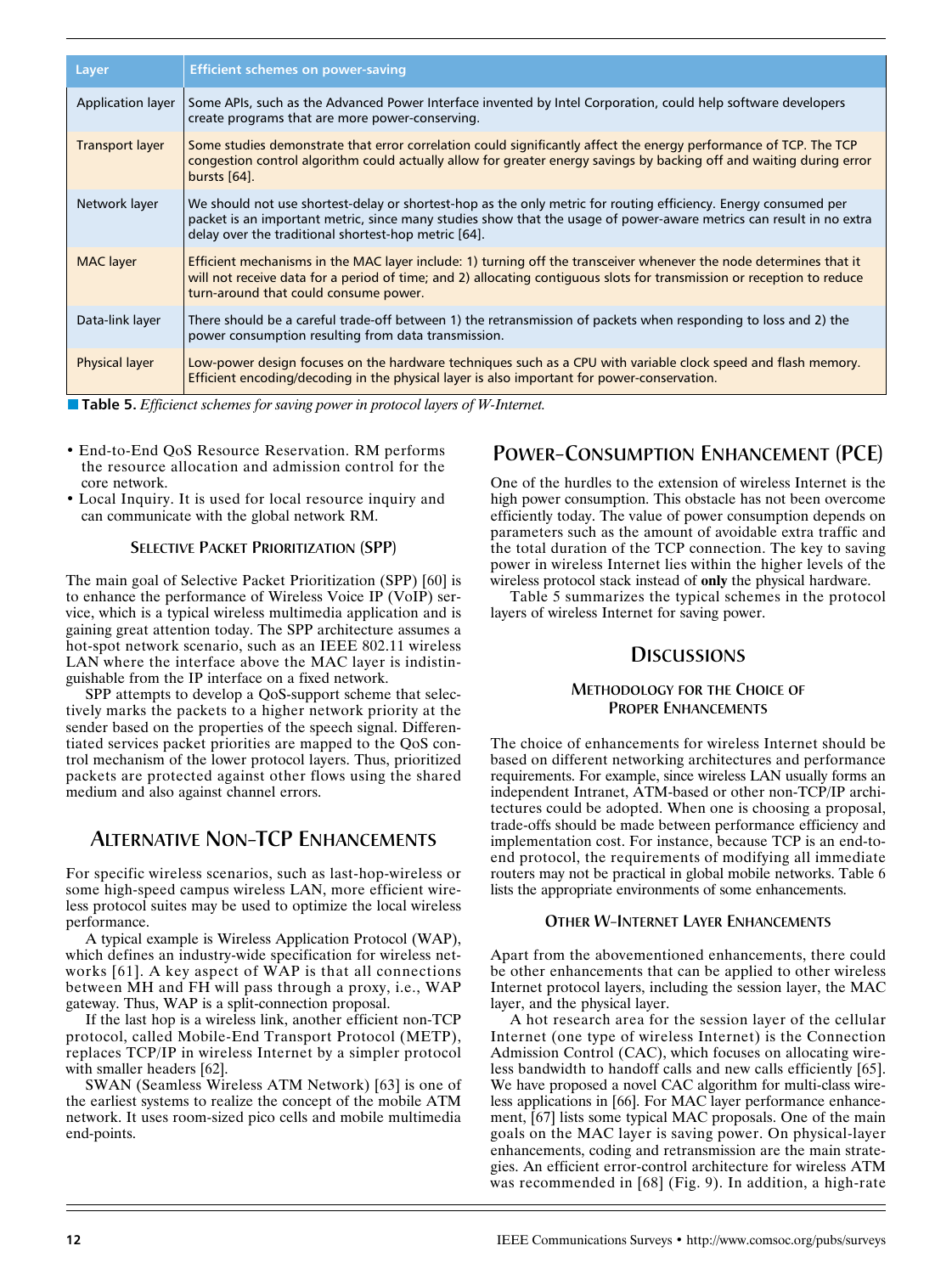| Class                            | <b>Sub-class</b>      | <b>Appropriate environments</b>                                                                                                                                                                                                                                    |
|----------------------------------|-----------------------|--------------------------------------------------------------------------------------------------------------------------------------------------------------------------------------------------------------------------------------------------------------------|
|                                  | <b>Dynamic URLs</b>   | For wireless environments that have frequent mobility handoffs.                                                                                                                                                                                                    |
|                                  | Protocol reduction    | Wireless links are limited to a specific local environment that does not have strict end-to-end<br>semantics guaranteeing requirements.                                                                                                                            |
| Application-layer<br>enhancement | Cache relocation      | In an environment where the following assumptions can be made: 1) the system has user<br>profiles stored in the home network; 2) the mobile host can perform path-prediction somewhat<br>accurately                                                                |
|                                  | Differencing          | It is based on the adoption of an intermediate layer below the application layer called intercept<br>layer.                                                                                                                                                        |
|                                  | TCP-Peach             | Appropriate for the wireless systems with long propagation delays and high link error rates<br>such as in satellite links.                                                                                                                                         |
|                                  | <b>WTCP</b>           | Useful when the system has the following features: very low and variable bandwidths; very<br>high and variable delays; heavy error-loss; asymmetric uplink and downlink channels; and<br>occasional blackouts, such as in wireless wide-area-networks (CDPD, etc.) |
| <b>TCP-layer</b><br>enhancements | M-TCP                 | Useful when the system wants to maintain the end-to-end semantics, and has frequent mobile<br>disconnections and long-time disconnections due to heavy multipath fading (such as in<br>cellular networks).                                                         |
|                                  | I-TCP                 | Only useful in specific sub-networks where the base-station can be extended as a mediation<br>that hides the error-loss in wireless links from the fixed host.                                                                                                     |
|                                  | Short-TCP             | For wireless Internet scenarios where most TCP connections are short-sized.                                                                                                                                                                                        |
|                                  | <b>TCP-Decoupling</b> | For wireless Internet where it is possible to modify traditional TCP algorithms. When it is<br>necessary to consider TCP-friendly multimedia stream and ATM virtual circuits.                                                                                      |
| Link-layer                       | <b>TULIP</b>          | It uses coarse and generous timeout values instead of accurate RTT value. Useful in half-duplex<br>radio links. It needs the support from the MAC layer.                                                                                                           |
| enhancements                     | <b>MSLL</b>           | Used when there is a need for QoS support. Useful when there is non-TCP traffic.                                                                                                                                                                                   |
|                                  | <b>AIRMAIL</b>        | Used when implementation costs permit the combination of FEC and ARQ. BS is highly<br>intelligent. Useful in very error-prone links, and when the mobile host has very limited power.                                                                              |
|                                  | <b>Cellular IP</b>    | Used in environments where mobile hosts migrate frequently. Cellular networks that request<br>wide-area mobility and low handoff delay.                                                                                                                            |
| <b>Mobility</b><br>enhancements  | <b>Fast routing</b>   | Useful when there is a need for small routing table size; in cases with frequent handoffs. Useful<br>when it is permitted to define the local routing tables, such as in a wireless campus network.                                                                |
|                                  | Freeze-TCP            | Useful when there are frequent handoff disconnections. When there is a need to handle<br>encrypted traffic, keep end-to-end TCP semantics. When implementation cost is a high priority.                                                                            |
|                                  | <b>SPP</b>            | Used in "hot-spot" network scenario such as an IEEE 802.11 WLAN where the interface above<br>the MAC level is indistinguishable from an IP interface on a fixed network.                                                                                           |
| Multimedia-QoS<br>enhancement    | MobiWeb               | Useful when real-time applications need to adapt to the high-varying wireless links. Only<br>applicable between the base station and the mobile host instead of in an end-to-end scenario.                                                                         |
|                                  | IP-QoS                | It needs the use of Mobile Ipv6 and an end-to-end implementation.                                                                                                                                                                                                  |
|                                  | <b>METP</b>           | Used for last-hop-wireless only. Highly bursty wireless link. When hand-off latency is not a<br>major concern and the BS is well connected, and mobile host does not have many connections<br>at any time.                                                         |
| Non-TCP/IP<br>enhancements       | <b>SWAN</b>           | Used in indoor wireless network. Based on room-sized pico-cells and mobile multimedia mobile<br>hosts such as PDA. With wired-ATM backbone network and wireless ATM last-hops to the<br>mobile hosts. Using 2.4 GHz ISM band radios.                               |
|                                  | <b>WAP</b>            | It needs inter-cooperation from other companies. When there is low bandwidth and high-<br>latency. When good security is needed.                                                                                                                                   |

■ **Table 6.** *Appropriate environments for some enhancements.* 

extension of the IEEE 802.11 physical-layer protocol is proposed in [69] for enabling 22 Mb/s wireless transmission.

# **CONCLUSIONS**

This article reviewed the modern approaches for improving wireless Internet performance from the following seven aspects: • Application-layer

- TCP-layer
- Data-Link-layer
- Multimedia-QoS
- Mobility performance
- Power consumption
- Other non-TCP/IP schemes

We discussed the essential features for each enhancement technology, and compared the advantages and disadvantages of these approaches. It was pointed out that the selection of different enhancement schemes should be based on specific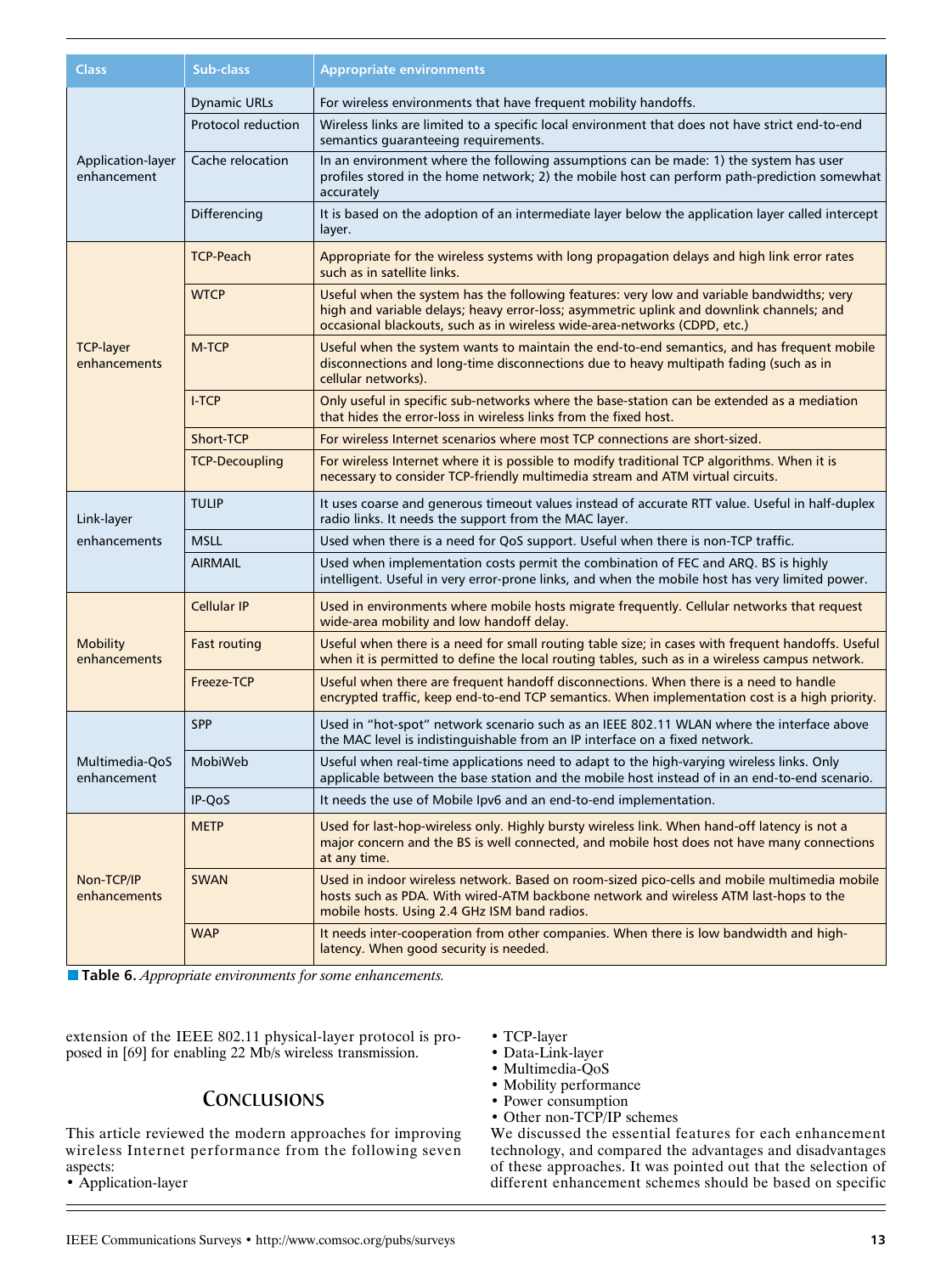

■ **FIGURE 9.** *Enhancement in the Physical Layer [68]*.

characteristics of the wireless networks and implementation costs. In order to obtain the optimized networking performance, the enhancements had better be carried out in multiple protocol layers, including the physical layer, the MAC layer, the CAC layer, the data-link layer, the TCP layer, the Mobile IP panel, and the application layer.

#### **REFERENCES**

- [1] M. Guizani *et al.*, "Wideband Wireless Access Technologies to Broadband Internet," *IEEE Commun. Mag.*, Apr. 2002, vol. 40, no. 4, pp. 34–35.
- [2] J. H. Park, "Wireless Internet Access for Mobile Subscribers Based on the GPRS/UMTS Network," *IEEE Commun. Mag.*, Apr. 2002, vol. 40, no. 4, pp. 38–49.
- [3] D. Vardalis, "On the Efficiency and Fairness of TCP over Wired/Wireless Networks," Master's thesis, State University of New York at Stony Brook.
- [4] H. Balakrishnan *et al.*, "Improving TCP/IP Performance over Wireless Networks," *Proc. ACM MobiCom*, Nov. 1995.
- [5] S. Hadjiefthymiades and L. Merakos, "Improving the Performance of the World Wide Web in Cellular CPN Environments," *Proc. 5th Int'l. Wksp. Mobile Multimedia Commun.*, Berlin, German, 1998.
- [6] G. M. Voelker and B. N. Bershad, "Mobisaic: An Information System for a Mobile Wireless Computing Environment," *Proc. 1994 IEEE Wksp. Mobile Computing Systems and Applications*, Santa Cruz, California, 1994.
- [7] B. C. Housel and D. B. Lindquist, "WebExpress: A System for Optimizing Web Browsing in a Wireless Environment," *Proc. ACM/IEEE MobiCom'96*, New York, Oct. 1996.
- [8] S. Campadello *et al.*, "Performance Enhancing Proxies for Java RMI over Slow Wireless Links," *Proc. Second Int'l.Conf. Practical Application on Java*, 12-14 Apr. 2000, Manchester, UK, pp. 76–89.
- [9] M. F. Kaashoek, T. Pinckney, and J. A. Tauber, "Dynamic Documents: Extensibility and Adaptability in the WWW," *Proc. 2nd Int'l. WWW Conf.*, Oct. 1994.
- [10] T. B. Fleming, S. F. Midkiff, and N. J. Davis, "Improving the Performance of the WWW over Wireless Networks," http://www.cs.columbia.edu/~hgs/InternetTC/GlobalInternet97/Flem9711\_Improving.pdf
- [11] M. Kacin, "Optimizing Web Pages For Handheld Devices," design tips from software maker AvantGo, Inc. http://www.intranetjournal.com/features/avantgo/designtips.sht ml
- [12] R. Krashinsky, "Efficient Web Browsing for Mobile Clients Using HTTP Compression," See: http://www.cag.lcs.mit.edu/ ~ronny/classes/httpcomp.pdf
- [13] M. Kojo *et al.*, "An Efficient Transport Service for Slow Wireless Telephone Links," *IEEE JSAC*, vol. 15, no. 7, Sept. 1997.
- [14] V. Tsaoussidis and I. Matta, "Open Issues on TCP for Mobile Computing," available from http://citeseer.nj.nec.com/tsaoussidis02open.html
- [15] S. Dawkins *et al.*, "End-to-end Performance Implications of Links with Errors," RFC 3155, PILC Working Group, Internet Graft, Aug. 2001.
- [16] H. Inamura *et al.*, "TCP over Second (2.5G) and Third (3G) Generation Wireless Networks," PILC Working Group, IETF Draft, draft-ietf-pilc-2.5g3g-08.txt, (work in progress), May 2002.
- [17] T. R. Henderson and R. H. Katz, "Transport Protocols for Internet-Compatible Satellite Networks," *IEEE JSAC*, vol. 17, no. 2, 1999.
- [18] H. Kruse, "Performance of Common Data Communications Protocols over Long Delay Links: An Experimental Examination," *3rd Int'l. Conf. Telecommun. Systems Modeling and Design*, 1995.
- [19] M. Allman, "Improving TCP Performance over Satellite Channels," Master's thesis, College of Engineering and Technology, Ohio University, June 1997.
- [20] I. F. Akyildiz, Giacomo Morabito, and Sergio Palazzo, "TCP-Peach: A New Congestion Control Scheme for Satellite IP Networks," *IEEE/ACM Trans. Net.* (TON), vol. 9, no. 3 (June 2001), pp. 307–21
- [21] M. Gerla, W. Weng, and R. Lo Cigno, "BA-TCP: A Bandwidth Aware TCP for Satellite Networks," *Proc. IEEE ICCCN'99*, Boston, Massachusetts, Oct. 1999.
- [22] A. Bakre and B. R. Badrinath, "I-TCP: Indirect TCP for Mobile Hosts," *Proc. 15th Int'l. Conf. Distributed Computing Systems (IDCS)*, May 1995.
- [23] K. Brown and S. Singh, "M-TCP: TCP for Mobile Cellular Networks," *Comp. Commun. Review*, vol. 27, no. 5, Oct. 1997.
- [24] S. Y. Wang and H. T. Kung,"Use of TCP Decoupling in Improving TCP Performance over Wireless Networks," *Mobile Networks and Applications*, 2000, pp. 1–20.
- [25] N. Cardwell, S. Savage, and T. Anderson, "Modeling the Performance of Short TCP Connections," Technical Report, Computer Science Department, Washington University, Nov. 1998.
- [26] K. Thompson, G. J. Miller, and R. Wilder, " Wide-Area Internet Traffic Patterns and Characteristics," *IEEE Network*, vol. 11, no. 6, Nov. 1997, pp. 10–23.
- [27] Y. Zhang, L. Qiu, and S. Keshav, "Speeding Up Short Data Transfers: Theory, Architectural Support, and Simulation Results," *Proc. NOSSDAV 2000*, Chapel Hill, North Carolina, USA, June 2000.
- [28] S. Goel and D. Sanghi, "Improving Performance of TCP over Wireless Links," *Proc. TENCON 98 – 1998 IEEE Region Ten Conf. Global Connectivity in Energy, Computer Communication and Control*, Dec. 17–19, 1998.
- [29] P. Sinha *et al.*, "WTCP: A Reliable Transport Protocol for Wireless Wide-Area Networks," *Proc. ACM MOBICOM*, 1999.
- [30] S. Biaz and N. H. Vaidya, "Discriminating Congestion Losses from Wireless Losses Using Inter-Arrival Times at the Receiver," *Proc. IEEE ASSET'99*, 1999, pp. 10–17.
- [31] K. S. Phanse, "Analysis of TCP Performance over Asymmetric Wireless Links," available from http://fiddle.visc.vt.edu/courses/ecpe6504-wireless/projects\_spring2000/pres\_phanse.pdf
- [32] H. Balakrishnan, V. Padmanabhan, and R. Katz, "The Effects of Asymmetry on TCP Performance," *ACM Mobicom'97*, Sept. 1997.
- [33] L. Kalampoukas, A. Varma, and K. Ramakrishnan, "Improving TCP Throughput over Two-Way Asymmetric Links: Analysis and Solutions," *Sigmetrics'98*, June 1998.
- [34] I. T. Ming-Chit, D. Jinsong, and W. Wang, "Improving TCP Performance over Asymmetric Networks," available from: